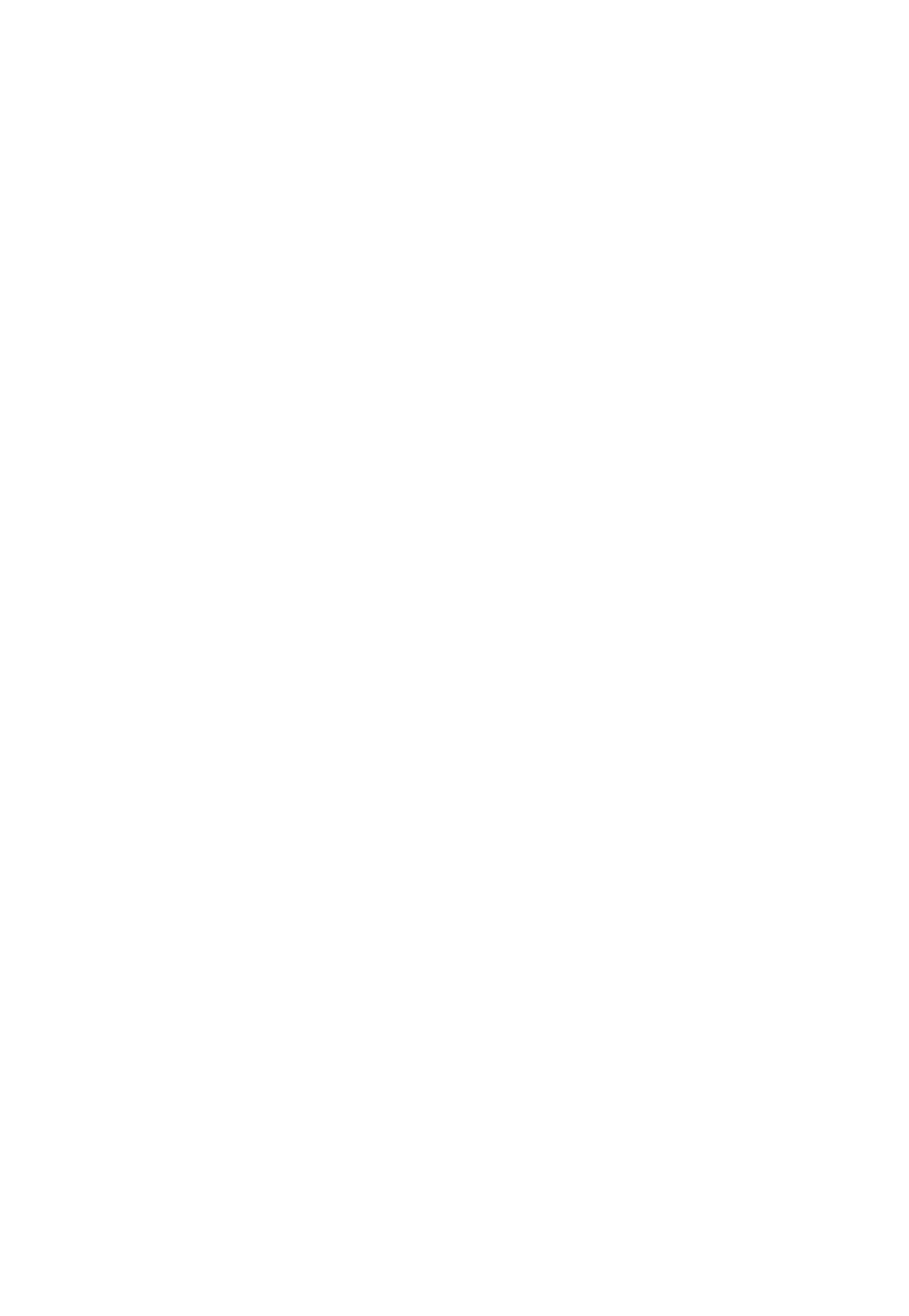## The 5th Northeast Mathematics Undergraduate Research Mini-Symposium University of Connecticut, August 3rd, 2017

| Time               | Agenda & Location                       |
|--------------------|-----------------------------------------|
| $10:00 \sim 10:30$ | Registration                            |
|                    | Monteith 4th Floor Lobby                |
| $10:40 \sim 11:55$ | <b>Student Talks: Morning Session</b>   |
|                    | Monteith Room 420                       |
| $11:55 \sim 12:10$ | Photo-op                                |
| $12:10 \sim 1:05$  | Lunch & Poster Session                  |
|                    | Monteith 4th Floor Lobby                |
| $1:05 \sim 1:40$   | Panel on applying to graduate schools   |
|                    | Monteith Room 420                       |
| $1:40 \sim 3:20$   | <b>Student Talks: Afternoon Session</b> |
|                    | Monteith Room 420                       |
| $3:20\sim$         | Departure                               |

## Full schedule

### Participating schools

Amherst · Smith · UConn · UMass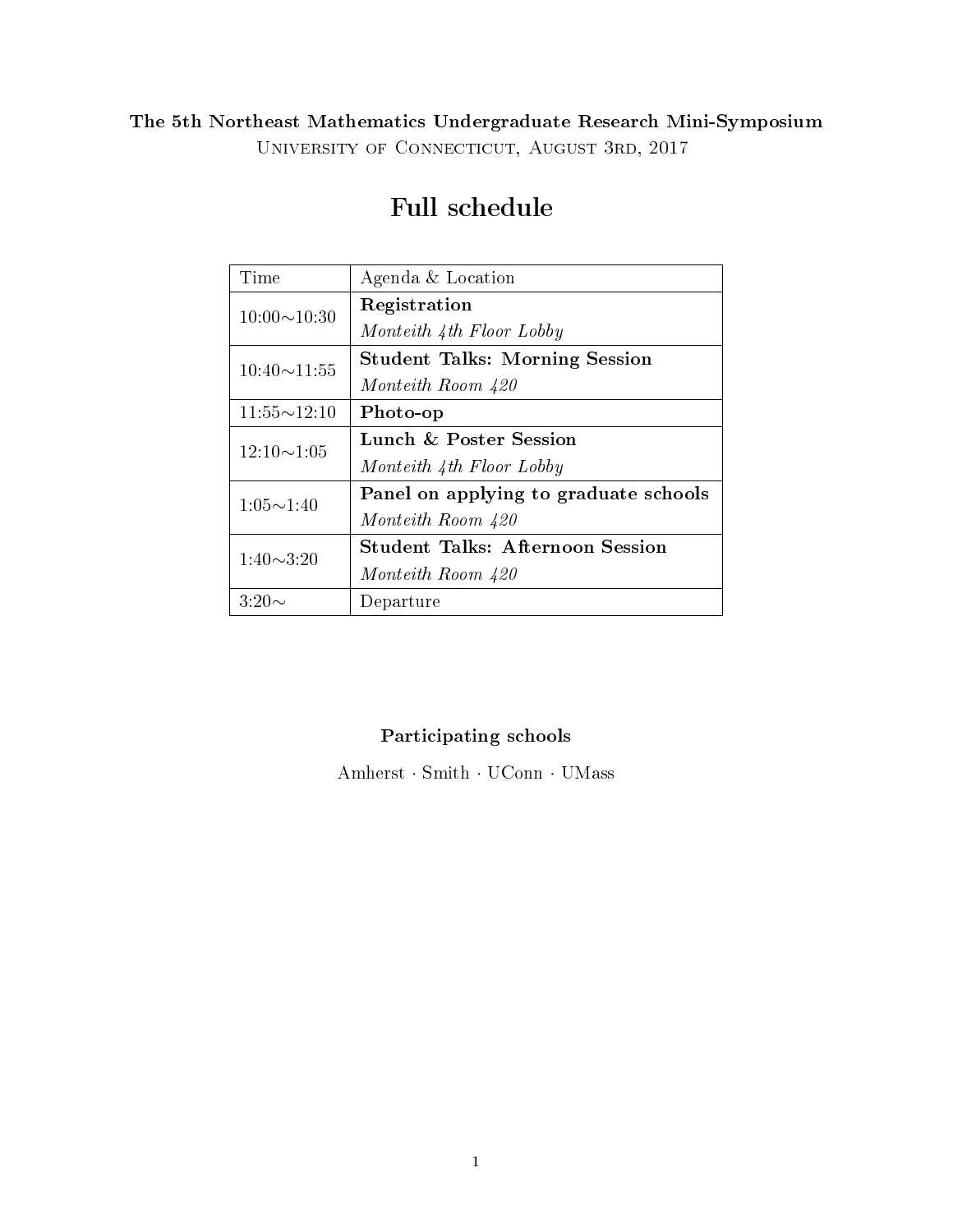## The 3rd Northeast Mathematics Undergraduate Research Mini-Symposium

University of Connecticut, August 3rd, 2017

## Schedule of Talks

MORNING SESSION (10:40∼11:55)

| Monteith Room 420 (Session Chair: Phanuel Mariano) |                                                                                   |  |
|----------------------------------------------------|-----------------------------------------------------------------------------------|--|
| Time                                               | Title & Presenters                                                                |  |
| $10:40 \sim 11:05$                                 | Study of solitary wave propagation in woodpile chains                             |  |
|                                                    | Sydney Hauver <i>(UMass Amherst)</i>                                              |  |
| $11:05 \sim 11:30$                                 | A Numerical Study of the Multiplicative Law of Large Numbers and                  |  |
|                                                    | <b>Central Limit Theorem for Random Matrices</b>                                  |  |
|                                                    | Anthony Sisti, Lowen Peng, Rajeshwari Majumdar (UConn)                            |  |
| $11:30 \sim 11:55$                                 | The game of tipsy cops and robber on cycles and hypercubes                        |  |
|                                                    | Ezra Alexander, Joshua Campbell, Obi Daniel Ezegou <sup>1</sup> , Chirag Malkani, |  |
|                                                    | Charles Smith $(Amherst)$                                                         |  |

Afternoon Session (1:40∼3:20)

| Monteith Room 420 (Session Chair: Gamal Mograby) |                                                                                 |
|--------------------------------------------------|---------------------------------------------------------------------------------|
| Time                                             | Title & Presenters                                                              |
| $1:40\sim2:05$                                   | Splines on Cycles with Degree-2 Polynomial Edge Labels                          |
|                                                  | Cleo Roberts $(Smith)$                                                          |
| $2:05 \sim 2:30$                                 | Splines on Graphs with Two Distinct Degree-2 Polynomial Edge La-<br><b>bels</b> |
|                                                  | Portia Anderson (Smith)                                                         |
| $2:30\sim2:55$                                   | Spectral Analysis on Graphs Related to the Basilica Julia Set.                  |
|                                                  | Courtney George and Samantha Jarvis (UConn)                                     |
| $2:55\sim3:20$                                   | Gradients on Higher Dimensional Sierpinski Gaskets                              |
|                                                  | Luke Brown , Giovanni E Ferrer Suarez, and Karuna Sangam (UConn)                |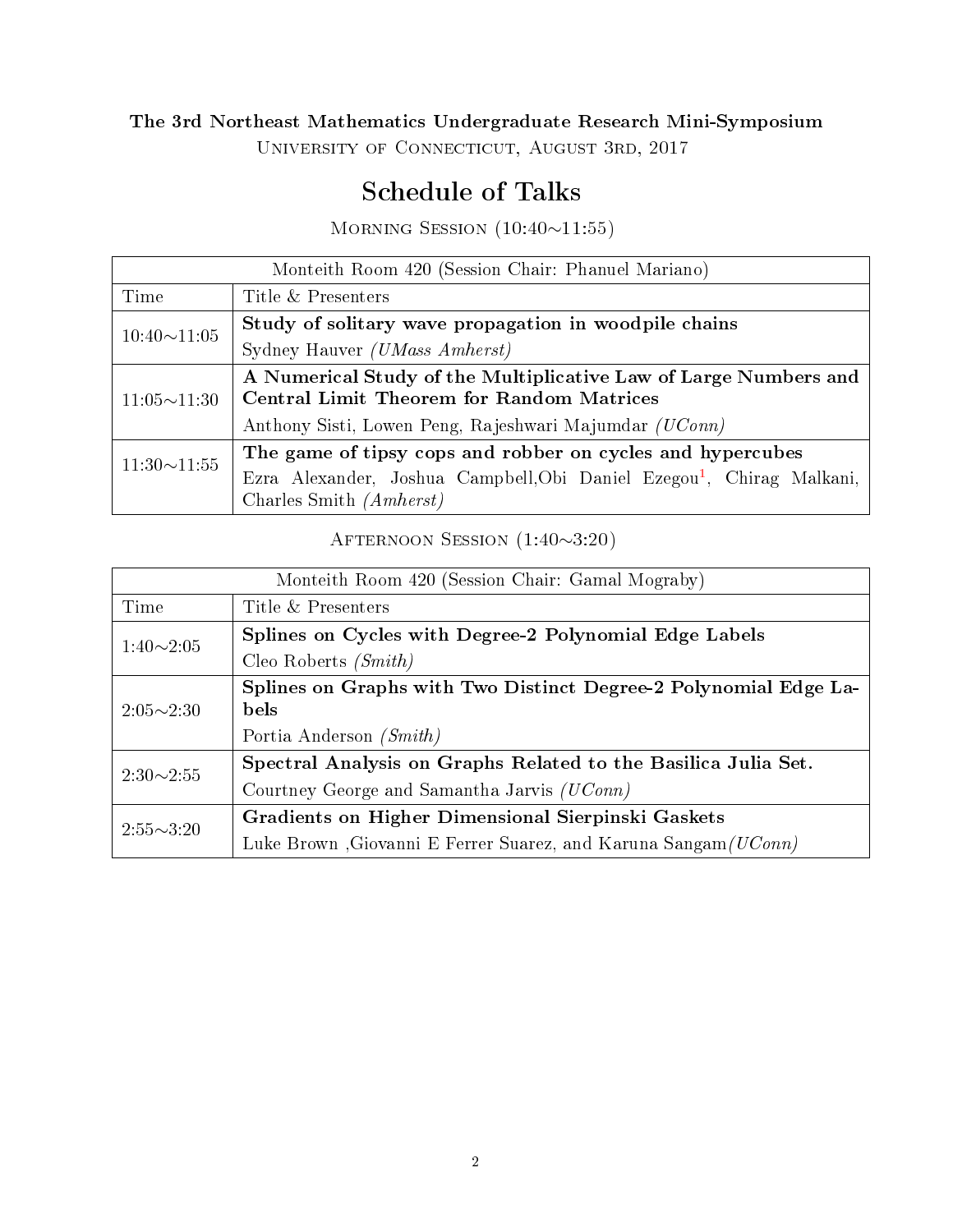### The 5th Northeast Mathematics Undergraduate Research Mini-Symposium

University of Connecticut, August 3rd, 2017

## List of oral presentations

## Study of solitary wave propagation in woodpile chains (UMass Amherst)

Sydney Hauver

#### Abstract

In this project we studied the formation of solitons in woodpile chains by considering a variety of different theoretical scenarios. We looked at the case of having a single defect and multiple defects as well as linear and nonlinear defects. We did so in order to gain a well rounded perspective into how solitary waves can be formed in such woodpile chains. At first, our motivation was the work of P. G. Kevrekidis, A. Vainchtein, M. Serra Garcia, and C. Daraio. After completing an introductory study on the numerical methods needed, we developed Matlab codes to not only corroborate the numerical findings in the aforementioned work but also obtain the numerical results of interest in our present setting. This was done for our understanding and to ensure the accuracy and duplicability of the paper's graphs and figures.

## A Numerical Study of the Multiplicative Law of Large Numbers and Central Limit Theorem for Random Matrices (UConn)

Rajeshwari Majumdar Lowen Peng Anthony Sisti

#### Abstract

In the study of random matrices, there are analogues to the Law of Large Numbers and the Central Limit Theorem. We examine the numerics of these analogues and approximate the related mean (Lyapunov exponent) and variance for systems where  $GL(2,R)$  acts on the projective space  $P^2$ . In one specific model, we can prove analytic estimates for the Lyapunov exponent in terms of a limit involving Fibonacci like sequences.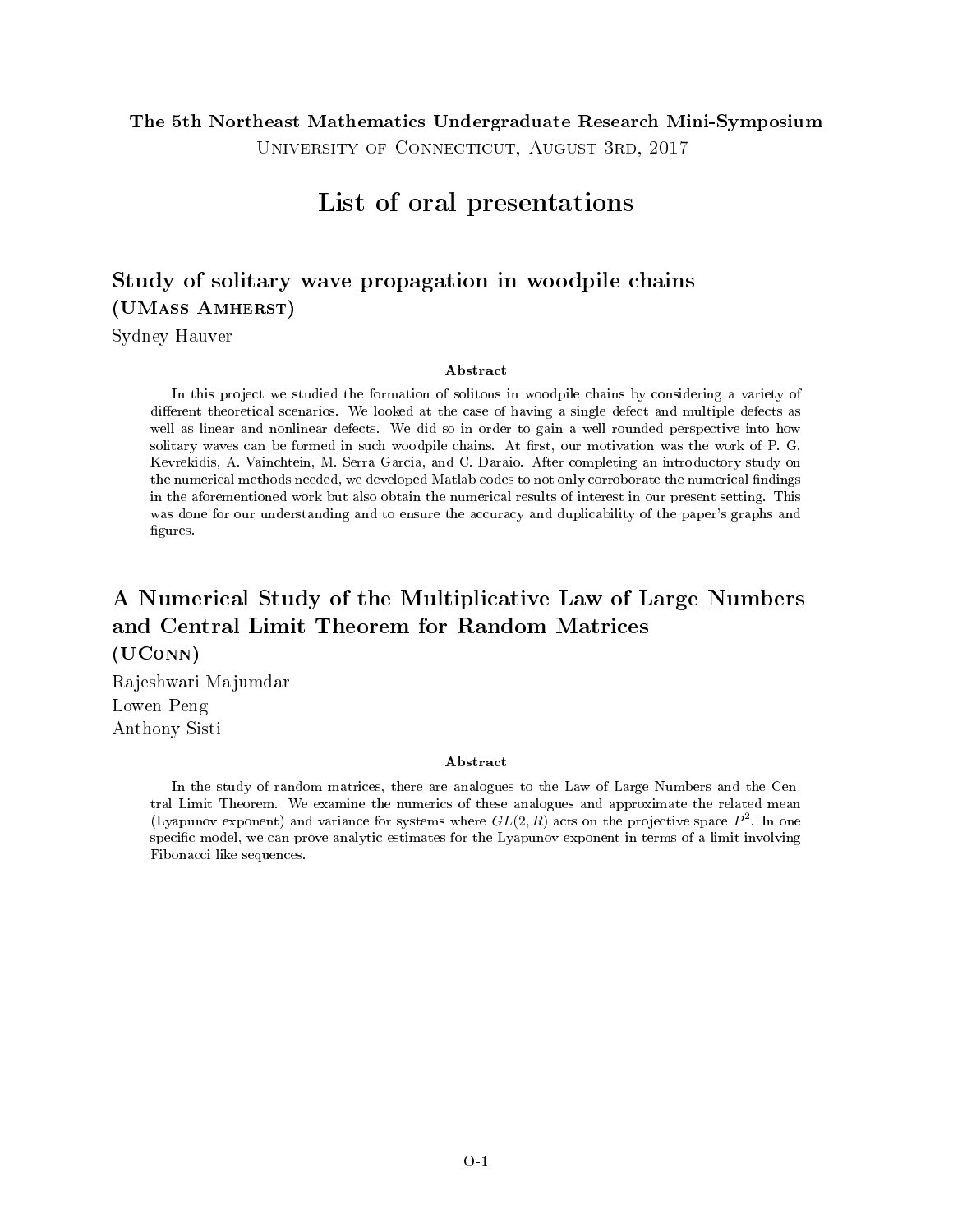### The game of tipsy cops and robber on cycles and hypercubes (UConn)

Ezra Alexander Joshua Campbell Obi Daniel Ezegou Chirag Malkani and Charles Smith

#### Abstract

The original game of cops and robbers is a type of pursuit/evasion game played on graphs concerned with minimizing the number of cops needed to capture a robber under a certain set of rules. The game assumes both the cops and the robber possess perfect information about the other's location.

In the tipsy cop and robber version of the game a female cop is trying to capture a male robber and there is a probability  $p(q)$  that the cop (resp. the robber) will not know the robber (res. the cop)'s location before a move forcing her (him) to move randomly. The purpose is then to investigate the expected length of the game bases on the variables  $p, q$  and the shapre of the graph. In our case we study the problem for cycles and hyper graphs.

## Splines on Cycles with Degree-2 Polynomial Edge Labels  $(SMITH)$

Cleo Roberts

#### Abstract

Consider a cycle graph  $C$  with fixed edge labels. A spline on  $C$  is a set of vertex labels such that the labels of any two adjacent vertices are congruent modulo the edge label between them. All splines on C can be formed by a linear combination of the minimal generating set of splines, which forms a basis. Our research focuses on cycles whose edges are labeled by homogeneous degree-2 polynomials. We explore the characteristics of the minimal generating set, with special attention to its degree sequence. Furthermore, we characterize the determinant of the minimal generating set.

## Splines on Graphs with Two Distinct Degree-2 Polynomial Edge Labels

 $(SMITH)$ 

Portia Anderson

#### Abstract

Given a graph with fixed edge labels, a spline is a set of vertex labels such that the labels of any two adjacent vertices are congruent modulo the edge label between them. A minimal generating set is a set of splines that, via linear combination, can generate any arbitrary spline on a given graph. Our focus is studying the minimal generating sets of graphs whose edges are labeled with degree-2 homogeneous polynomials. In particular, we are interested in the degree sequence, which counts how many splines of each degree appear in a minimal generating set. Our goal is to develop an algorithm for characterizing the minimal generating set of an arbitrary planar graph with exactly two edge distinct labels by relating it to simpler graphs.